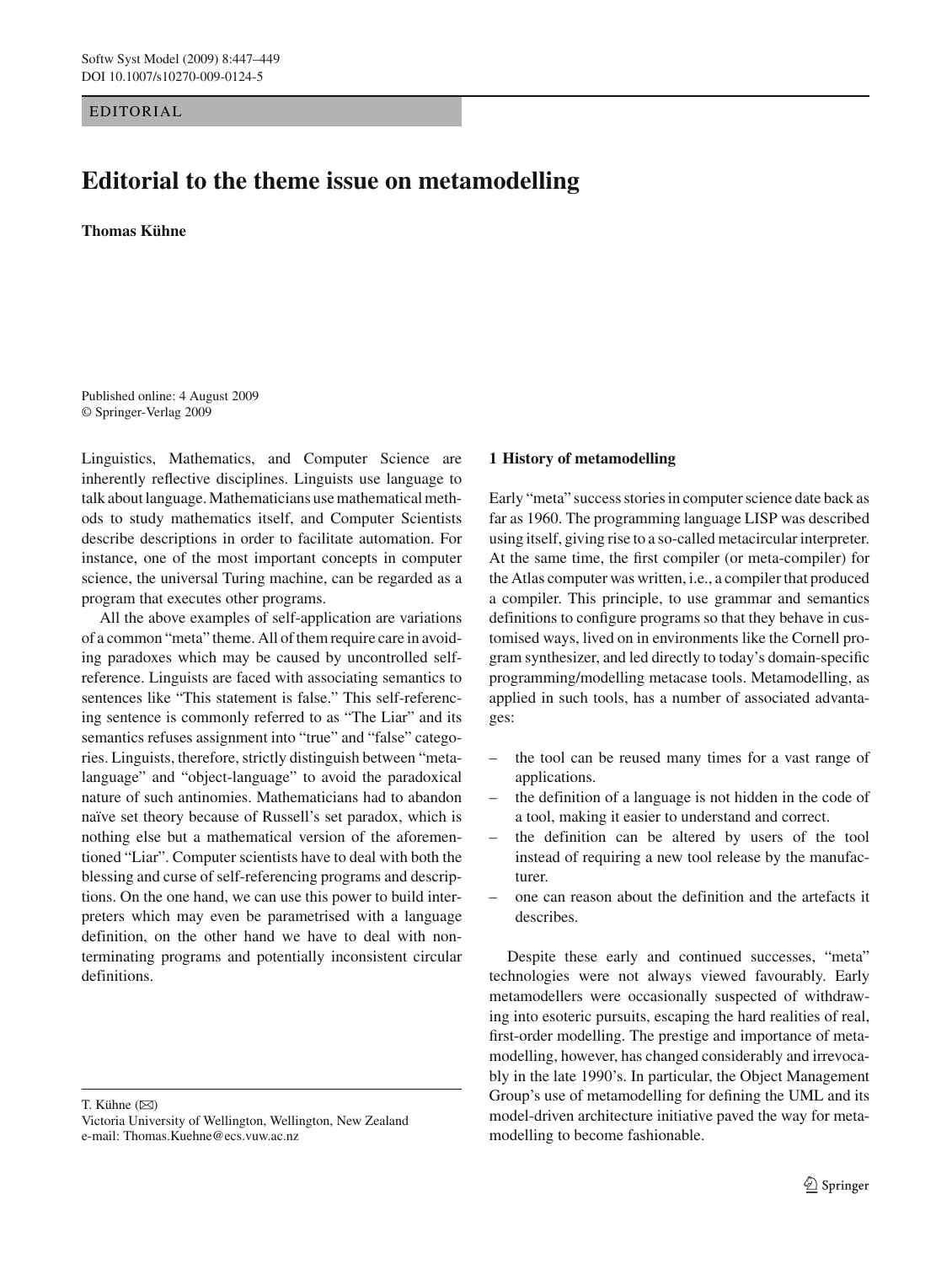#### **2 Metamodelling today**

The latest incarnation in a series of attempts for raising the levels of abstraction at which we instruct hardware, i.e., model-driven development, is unthinkable without a metamodelling foundation. Languages, their definitions, and their definitions' definition are described in metamodelling description hierarchies. The same applies to the equally vital notion of transformations. Here, the self-application theme gives rise to so-called "higher-order transformations", i.e., transformations which transform transformations, which could also aptly be referred to as "meta transformations".

Today, metamodelling is an established and successful technology in a large variety of application areas such as data integration, repositories, process definition, model transformation, and (domain-specific) language definition. In addition to these linguistic applications, metamodelling is also used with an ontological flavour to remove accidental complexity in multi-level modelling scenarios. All the above applications gain value from explicitly modelling the definitions of artefacts in order to make these definitions flexible or the subject of further analysis. In summary, metamodelling has firmly established itself as an indispensable technology for state of the art MD*X* software development (where  $X \in \{A, D, E, \dots\}$ .

The success of metamodelling notwithstanding, many open problems remain to be addressed. The journal *Software and Systems Modeling* hence invited original, highquality submissions for this theme issue on Metamodelling. An extensive reviewing process with four reviews per submission and a substantial revision procedure led to the acceptance of four articles addressing a wide range of topics from theoretical to practical considerations.

### **3 In this issue**

Despite the wide-spread use of metamodels for defining domain-specific languages, the former's formal foundation has not received the same level of attention. Pursuing a formal definition of the structural semantics of domainspecific languages is easily motivated by the desire to describe modelling artefacts independently from their implementation and the attractiveness of being able to apply analysis techniques to their metamodels and corresponding transformations. In *Formalizing the Structural Semantics of Domain-Specific Modeling Languages*, Ethan Jackson and Janos Sztipanovits use a non-monotonic extension of Horn logic to represent a language's syntax, well-formedness constraints, and corresponding transformations. This allows them to smoothly integrate syntax definitions with constraints and provide a notion of equivalence for languages. Furthermore, they can use structure preserving maps to guarantee

that legal input will always be transformed to legal output. To illustrate the applicability of their formal foundation, they apply it to a scaled-down version of the Model-Integrated Computing (MIC) tool suite.

Once a model transformation has been designed it should be validated before it is relied upon in practice. One particular validation approach requires the automatic generation of a large number of sentences in the input language. In *Generating Instance Models from Meta Models*, Karsten Ehrig, Jochen Küster, and Gabriele Taentzer propose a method for using metamodels for such large scale testing. To this end, the authors introduce instance-generating graph grammars, thus allowing well-known techniques for grammar-based languages to be transferred to metamodel-based languages. The article contains a formal proof which guarantees that the derived grammars exactly produce the models induced by their respective metamodels.

Domain-specific languages can be developed more efficiently if it is possible to reuse commonly recurring building blocks. In *Supporting Domain-Specific Model Patterns with Metamodeling*, Tihamér Levendovszky, László Lengyel, and Tamás Mészáros suggest that language developers should be allowed to draw on domain-specific modelling design patterns. In order to support the representation and instantiation of such incomplete templates without requiring metamodels to be explicitly adapted, the authors introduce the theoretical foundation for a weakened form of instantiation. They demonstrate that their so-called "partial instantiation" corresponds to a useful class of implied metamodel relaxations by presenting a number of supported domain-specific design patterns from various domains.

Recently a number of extensions to standard metamodelling have been proposed, such as strict metamodelling, multi-level modelling with ontological classification, and deep instantiation. To date no single language with a formal semantics has combined all these extensions. In *Nivel: A Metamodelling Language with a Formal Semantics*, Timo Asikainen and Tomi Männistö propose such a language and define its semantics by mapping it to the Weight Constraint Rule Language. One interesting aspect of the latter is that it features cardinality constraints which allow a direct representation of attribute cardinality bounds and cardinality constraints. The authors go beyond the above mentioned metamodelling extensions, explicitly discussing how deep instantiation applies to associations and how to interpret generalisation between associations. They demonstrate the applicability of their language design by applying it to a case study on feature modelling.

**Acknowledgments** I thank Colin Atkinson with whom I had the pleasure to start venturing into metamodelling land. I am grateful to the Editors-in-Chief for suggesting a theme issue on Metamodelling. I furthermore thank Martin Schindler who did an outstanding job of supporting me in putting this theme issue together. The authors deserve